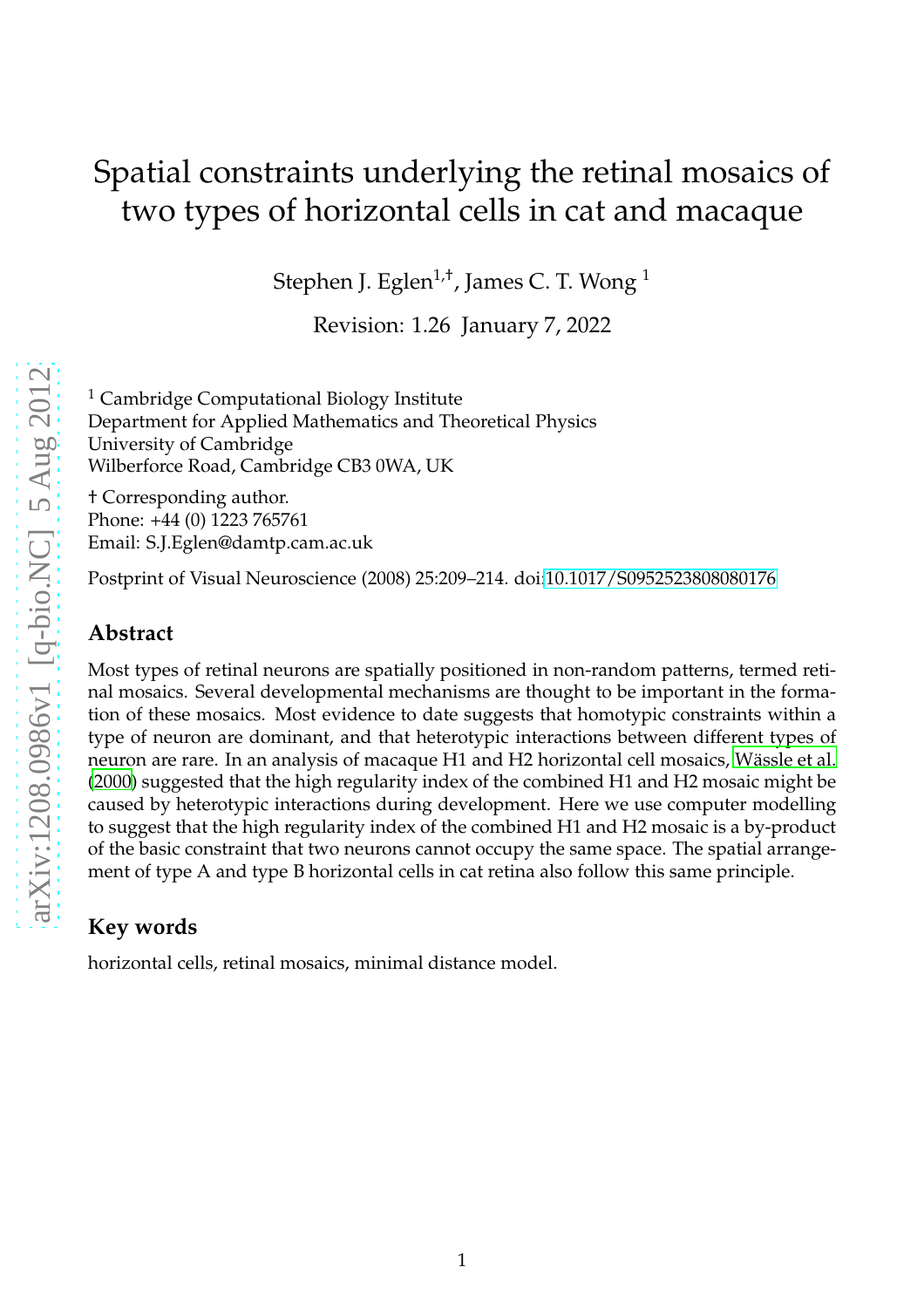## **Introduction**

A defining feature for a type of retinal neuron is whether all neurons of that type tile the retina in non-random patterns, termed "retinal mosaics" [\(Cook, 1998\)](#page-7-0). This definition can also help us, together with other anatomical and physiological properties, determine whether a group of neurons should be classified as one type, or subdivided into several types. For example, cat beta retinal ganglion cells (RGCs) are classed into two types, the on-centre beta RGCs and the off-centre beta RGCs, partly because the mosaic of either the on- or offcentre neurons independently tiles the retina and each mosaic is much more regular than the combined mosaic of all beta RGCs (Wässle et al., 1981). Furthermore, both cross-correlation analysis and modelling suggest that these two types of neuron are independent of each other in respect of positioning, as well as physiological function, and, hence, may develop inde-pendently (Wässle et al., [1981;](#page-8-1) [Eglen et al., 2005](#page-7-1)). By contrast, Wässle et al. (2000) reported that for another pair of neuronal types, the H1 and H2 horizontal cells in macaque:

One would expect the nearest-neighbor distance of the combined mosaic to be smaller than that of the individual mosaics. The regularity index [defined in Methods, below], however, is comparable, suggesting that the H1 and H2 cells are not arrayed completely independently. It is possible, that some interaction between their mosaics during retinal development creates this overall regularity. (Wässle et al., [2000](#page-8-0), p597)

In this report we use computer modelling to investigate whether the high regularity index of the combined mosaic of H1 and H2 neurons is a product of type-specific interactions between the two types, or whether it can be accounted for simply by anatomical constraints resulting from the two cell types occupying the same layer. To generalise this question slightly, and to evaluate more experimental data, we will compare the spatial patterning of horizontal cells in macaque with cat (Wässle et al., [1978](#page-8-2)).

# **Methods**

**Data sets** Three horizontal cell fields were analysed: fields A and B are from macaque (A: unpublished data; B: Figure 7 of Wässle et al.  $(2000)$ ); field C is from cat (Figure 12 of Wässle et al. (1978)). To keep our notation concise (rather than claiming any equivalence of neuronal types across species), we denote type B cat horizontal cells as "type 1", and type A horizontal cells as "type 2", in line with previously-noted similarities of primate H1 and other mammalian B cells [\(de Lima et al., 2005](#page-7-2)). Fields were digitised, and the cell location taken to be the centre of each soma. Figure [1](#page-2-0) shows an example real field along with a matching simulation, defined next.

**Bivariate d<sub>min</sub> model** We have generalised the d<sub>min</sub> model [\(Galli-Resta et al., 1997](#page-7-3)) to simulate the positioning of two neuronal populations within one field. Each type of neuron has its own homotypic exclusion zone  $(d_1 \text{ or } d_2)$ , but furthermore there is a heterotypic exclusion zone (*d*12) to potentially allow for exclusions between the two types of neuron. (The subscript  $_{12}$  refers to an interaction between two types of neuron, whereas the subscript  $1+2$  used below refers to all neurons irrespective of type.) First, we count the number of type 1 and type 2 neurons  $(n_1 \text{ and } n_2)$ , and simulate an area A of the same size as the real field. To initialise the simulation, we randomly position  $n_1$  type 1 neurons and  $n_2$  type 2 neurons within *A*. Neurons are then repositioned randomly within the field subject to two constraints: that the nearest neighbour of the same type is greater than some distance  $(d_1)$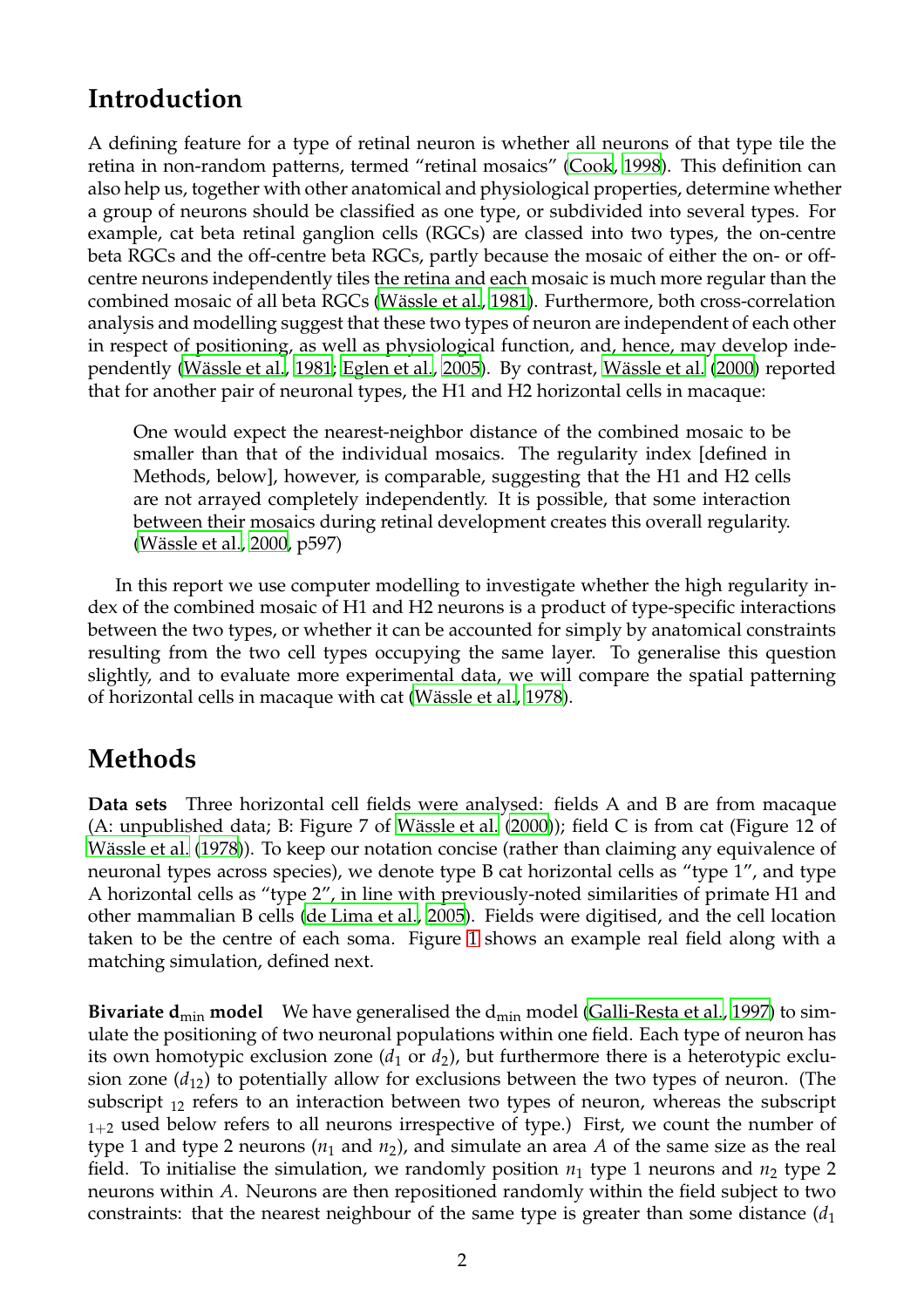

<span id="page-2-0"></span>Figure 1: Real and simulated horizontal cell mosaics. Left: real mosaic (field A). Right: example simulation. Open circles denote H1 cells, filled circles denote H2 cells; cells drawn assuming 10 *µ*m diameter. Scale bar: 100 *µ*m. The simulated mosaic shows a close pair of H2 cells (halfway across, two-thirds up); such close pairs are rare but can occur when a homotypic exclusion zone is small.

for type 1 neurons,  $d_2$  for type 2 neurons), and that the nearest neighbour of the opposite type is greater than some distance  $d_{12}$ . Each of the distances  $d_1$ ,  $d_2$ ,  $d_{12}$  is a random variable drawn from a Normal distribution with a given mean and standard deviation. Random values lower than a lower limit (5 *µ*m) are discarded, to prevent implausibly small or negative  $d_{\text{min}}$  values. This birth and death process [\(Ripley](#page-8-3), [1977](#page-8-3); [Eglen et](#page-7-1) al., [2005\)](#page-7-1) is repeated many times until convergence (typically after each neuron has been moved ten times).

**Null hypothesis** Somata of both types of horizontal cell occupy the same stratum of the inner nuclear layer (INL). (In this study, we ignore the small population of displaced hori-zontal cells that may be present in the ganglion cell layer [\(Silveira et al., 1989](#page-8-4); Wässle et al., [2000\)](#page-8-0).) Our null hypothesis states that the developmental interactions between the two types of neuron that influence their positioning are limited to preventing somal overlap: any two neurons, regardless of type, cannot come closer than some minimal distance. In the context of our simulations, this implies that the range of *d*<sup>12</sup> should match the range of typical somal diameters of the two types of neuron.

**Parameter estimates** To fit one field, the free parameters in the model are the mean and standard deviation of the three exclusion zones. The homotypic exclusion zones  $(d_1, d_2)$  were estimated first by fitting a univariate  $d_{min}$  model [\(Galli-Resta et al., 1997](#page-7-3)) separately to the type 1 and type 2 neurons. The size of the heterotypic exclusion zone, *d*12, was assumed to be of the same order as the soma diameter of the horizontal cells, around 10 *µ*m. Parameters were fitted by systematic searching over a range of plausible values.

**Assessing goodness of fit** Two measures were used to quantitatively compare our model against the real data, the regularity index (RI) and the K function. The RI is computed by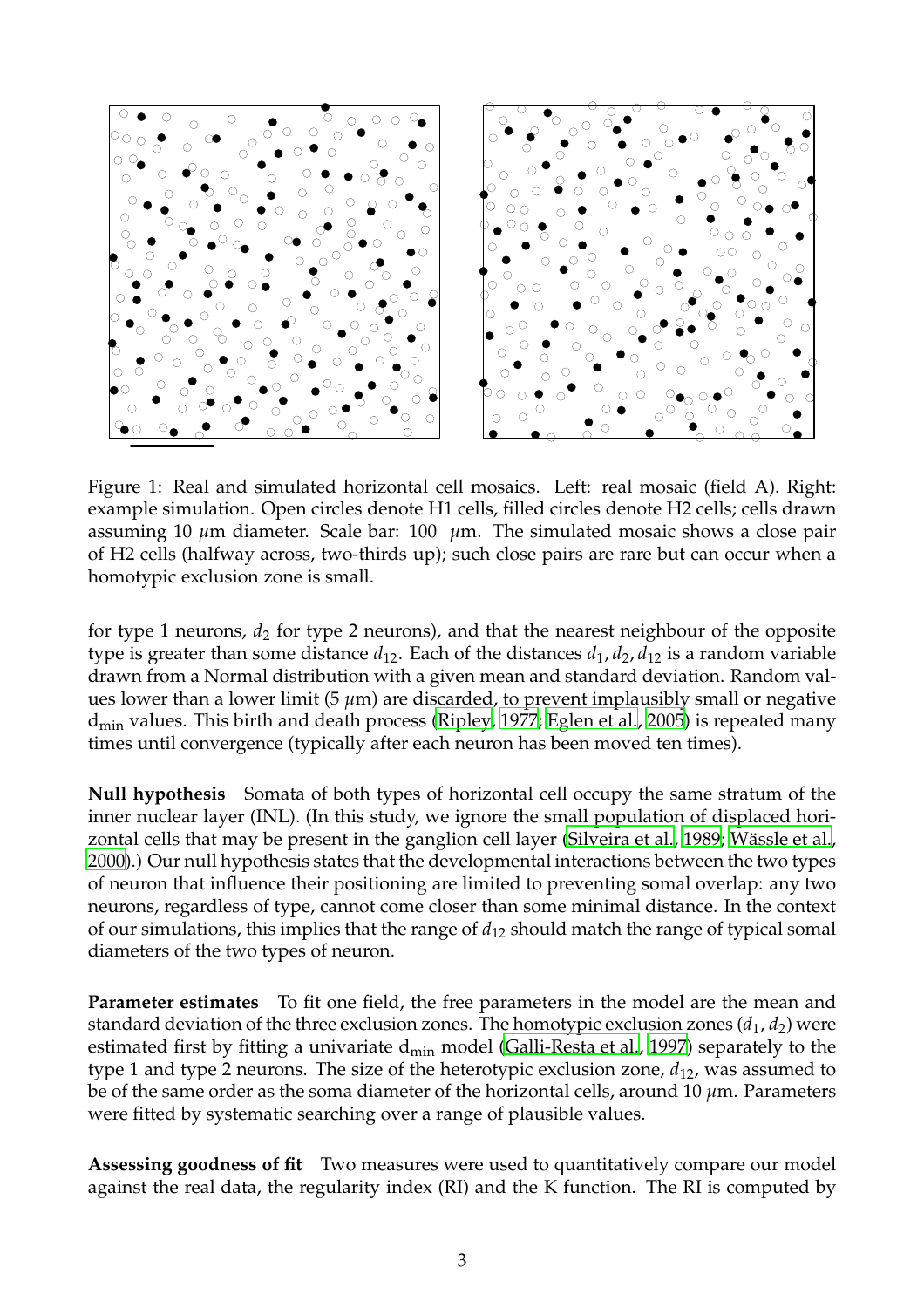|            | field $n_1$ $n_2$ width $\times$ height ( $\mu$ m <sup>2</sup> ) $d_1(\mu$ m) $d_2(\mu$ m) $d_{12}(\mu$ m) |                               |                                     |
|------------|------------------------------------------------------------------------------------------------------------|-------------------------------|-------------------------------------|
| A 187 82   | $400 \times 402$                                                                                           |                               | $22 \pm 4$ $40 \pm 10$ $11 \pm 3.0$ |
| B 206 86   | $298 \times 300$                                                                                           | $21 + 4$ $32 + 8$ $12 + 2.5$  |                                     |
| $C$ 300 85 | $723 \times 1194$                                                                                          | $65 + 12$ $72 + 8$ $14 + 3.0$ |                                     |

<span id="page-3-0"></span>Table 1: Parameters for each  $d_{min}$  simulation. The number of type 1 and type 2 neurons  $(n_1,$  $n<sub>2</sub>$ ) and the field size matches the values from the real field. The diameter of each exclusion zone  $(d_1, d_2, d_{12})$  is drawn from a Normal distribution, listed here as mean  $\pm$  standard deviation.

measuring the distance of each non-border neuron to its nearest-neighbour, and then dividing the mean of this distribution by its standard deviation (Wässle & Riemann, 1978). (Nearest-neighbour distances of neurons at the border of a field are excluded as those distances are unreliable. A neuron is excluded if its Voronoi polygon touches the boundary of the field. This exclusion criterion accounts for the small differences in RI between our work and those previously reported.) We measure three RI values: *RI*<sup>1</sup> (distance of each type 1 neuron to nearest type 1 neuron), *RI*<sub>2</sub>: (like *RI*<sub>1</sub>, but for type 2 neurons), and *RI*<sub>1+2</sub>: (distance of each neuron to nearest other neuron, irrespective of type).

For one population of neurons, *K*(*t*) measures the number of cell pairs within a given distance *t* of each other [\(Ripley, 1976;](#page-8-6) [Eglen et al., 2005\)](#page-7-1). For plotting purposes, we show  $L(t) = [K(t)/\pi]^{1/2}$ . This transformation discriminates between exclusion  $(L(t) < t)$ , clustering  $(L(t) > t)$  and complete spatial randomness  $(L(t) = t)$ . We measure four L functions: *L*<sub>1</sub>: pairs of type 1 neurons; *L*<sub>2</sub>: pairs of type 2 neurons; *L*<sub>1+2</sub>: pairs of neurons of either type. Finally, *L*<sup>12</sup> measures the cross-correlation, by constraining cell pairs such that one cell is type 1 and the other is type 2. Full details of these measures are given elsewhere [\(Eglen et al., 2003,](#page-7-4) [2005\)](#page-7-1).

To quantitatively evaluate the goodness of fit of the model to the real data, each simulation was run 99 times with the same parameters, but from different initial conditions. Informally, if the measure from the real data falls within the distribution of observed values from the simulations, then the model fits the data. This can be quantified with a p value using a Monte Carlo ranking test. A test statistic  $(T_i)$  is measured for the K function of the real mosaic  $(i = 1)$  and for each simulated mosaic  $(i = 2 \dots 100)$ . A p value is then calculated by dividing the rank (smallest first) of *T*<sup>1</sup> by 100. P values greater than 0.95 indicate a significant difference at the 5% level between model and data. Full details of the test statistic are given in [Eglen et al.](#page-7-1) [\(2005\)](#page-7-1).

Computational modelling and analysis was performed in the R environment, using the splancs package and Voronoi domain software [\(R Development](#page-7-5) Core Team, [2007](#page-7-5); [Rowlingson & Diggle](#page-8-7) [1993;](#page-8-7) [Fortune](#page-7-6), [1987\)](#page-7-6), as well as custom-written routines. The code is available from the authors upon request.

#### **Results and Discussion**

Table [1](#page-3-0) lists the parameters used for each bivariate  $d_{min}$  simulation. The homotypic exclusion zones  $(d_1, d_2)$  were independently fitted to each mosaic, whereas the heterotypic exclusion zone  $(d_{12})$  was set to just prevent neurons of opposite type from occupying the same space in the inner nuclear layer. (Mean values of *d*<sup>12</sup> reported in Table [1](#page-3-0) are slightly higher than estimates of somal diameter, suggesting that both cell bodies and some initial portion of the primary dendrites contributed to steric hindrance between neuronal types.) Figure [2](#page-5-0) shows that for each field, the model generates mosaics that quantitatively match the real mosaics, as assessed by both the RI and the L functions. In three (out of twelve) cases the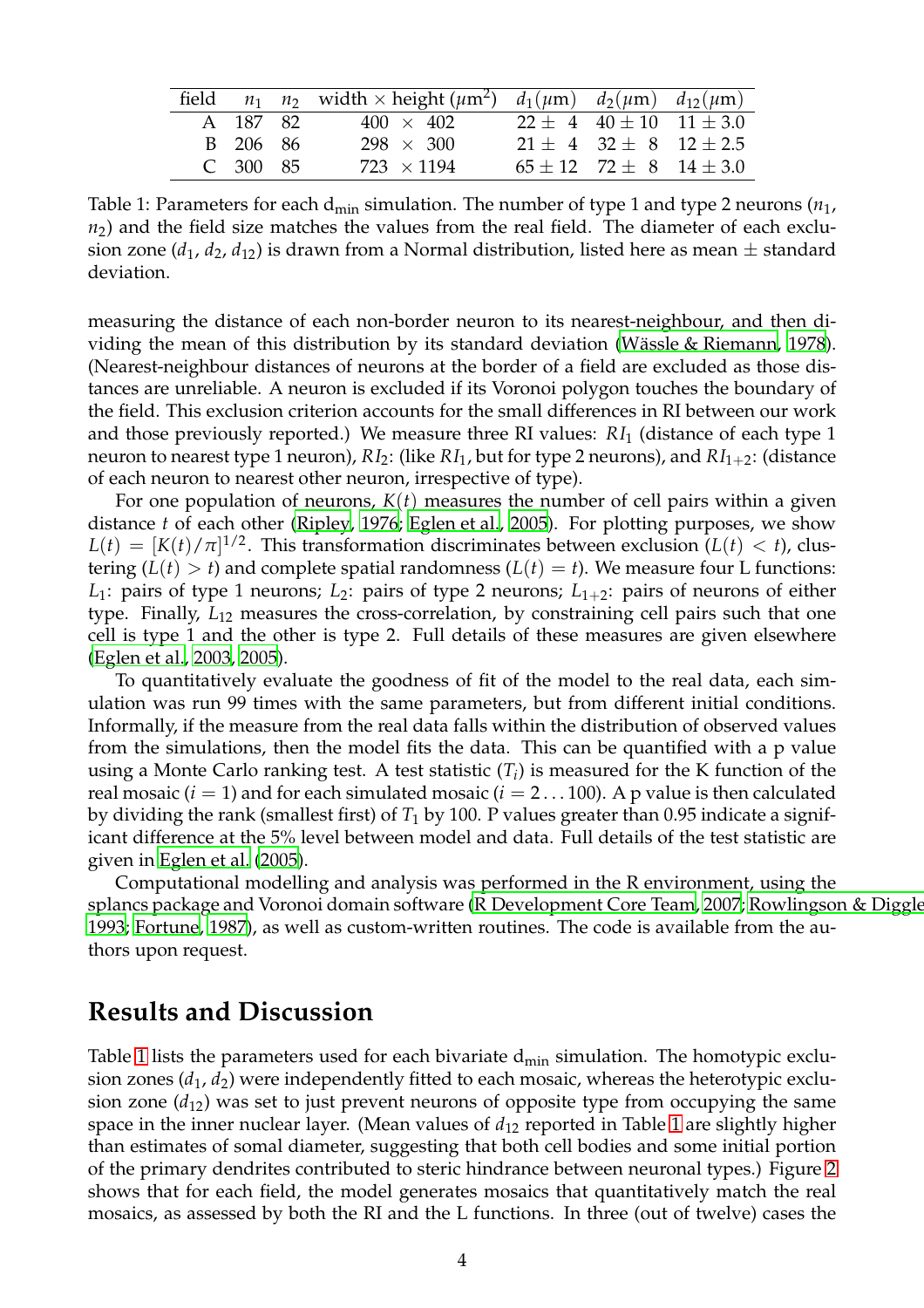goodness of fit p value is greater than 0.95, indicating that formally there is a significant difference between data and model. Two of these cases concern both type 1 and type 2 neurons from cat retina (field C). Discrepancies in these two cases are apparent over small distances (less than 10  $\mu$ m between neurons of opposite type), and may be due simply to difficulties in reconstructing the position of pairs of opposite-type neurons that seem to overlap in the field from the original publication (Figure 12 of Wässle et al., 1978). Small errors in determining neuronal position are likely when considering the relative size of individual neurons with the size of the sample field. Overall, however, the L functions for the data fit within the confidence intervals of the model, suggesting that any disagreements between model and data are quite small.

Regularity of a  $d_{min}$  mosaic is influenced by both neuronal density and the distribution of exclusion zone diameters. For both macaque fields, the median RI is higher for the simulated type 1 mosaics than for the simulated type 2 mosaics; the opposite is true for the cat field  $(p < 0.001$  in each of three cases, Wilcoxon rank sum test). The high RI of simulated cat type 2 mosaics, matching the observed data, is due to the relatively low s.d. in the type 2 exclusion zone (Table [1\)](#page-3-0); if this is increased (e.g. from 8  $\mu$ m to 16  $\mu$ m), the median *RI*<sub>2</sub> decreases to 4.5 (data not shown), below that of the type 1 mosaics.

The RI of the combined type 1 and 2 mosaic  $(RI_{1+2})$  in each of our fields is typically 3–5, matching the values observed experimentally. At first glance, this might seem quite high, especially compared to a theoretical expected value of around 1.9 for cells (of infinitesimally small size) arranged randomly [\(Cook](#page-7-7), [1996](#page-7-7)). Our model tells us that this high RI is simply a by-product of superimposing two regular, but independent, mosaics with somal exclusion. This conclusion can be supported in two ways. First, by setting  $d_{12}$  to zero, we eliminate all heterotypic interactions. (This allows for neurons of opposite type to become arbitrarily close to one another, which is of course not realistic, but allows us to specifically test the impact of removing all heterotypic interactions.) Figure [3A](#page-6-0) shows that  $RI_{1+2}$  drops considerably to a median of around 2.5, whereas the fits to *RI*<sup>1</sup> and *RI*<sup>2</sup> remain good. In this case, since there is no positional constraint between opposite-type neurons, the L function for the random simulations follows the theoretical expectation  $L_{12}(t) = t$ . The deviation between real data and simulations is apparent up to at least 20 *µ*m (Figure [3B](#page-6-0)), as observed by the L function for the real curve dropping well below the confidence intervals from the simulations.

The second line of evidence to explain the high RI of the combined (type 1 and type 2) mosaic is suggested by examining the fraction, *f*, of the retinal area occupied by the cell bodies. This can be estimated by  $f = ((n_1 + n_2)\pi r^2)/|A|$  where  $r = 5 \ \mu \text{m}$  is an estimate of radius of a horizontal cell soma,  $n_1$  and  $n_2$  are the number of type 1 and type 2 horizontal cells, and |*A*| is the area of the field. Table [2](#page-6-1) shows that the fraction of occupancy (*f*) correlates with the regularity of the combined mosaic  $(RI<sub>1+2</sub>)$ . Furthermore, Table [2](#page-6-1) also shows that the mean number of trial cell positions rejected due to infringement of the heterotypic constraint also correlates with the RI, even when normalised for the number of potential pairwise heterotypic interactions. In this light, the cat and macaque mosaics are generated by the same mechanism, and the lower regularity of the combined mosaic in cat is due to the smaller effect of somal exclusion.

Our bivariate  $d_{min}$  model is open to criticisms of biological plausibility. As previously noted, exclusion models show us that local interactions are sufficient to generate regular patterns, but do not inform us on how these interactions are mediated [\(Galli-Resta et al.,](#page-7-3) [1997\)](#page-7-3). Here we would suggest that the homotypic exclusion zones are mediated by horizontal cell processes, perhaps driving lateral migration during development [\(Reese et al., 1999\)](#page-7-8). The heterotypic interactions however are simply the result of steric hindrance between cell bodies and primary dendrites.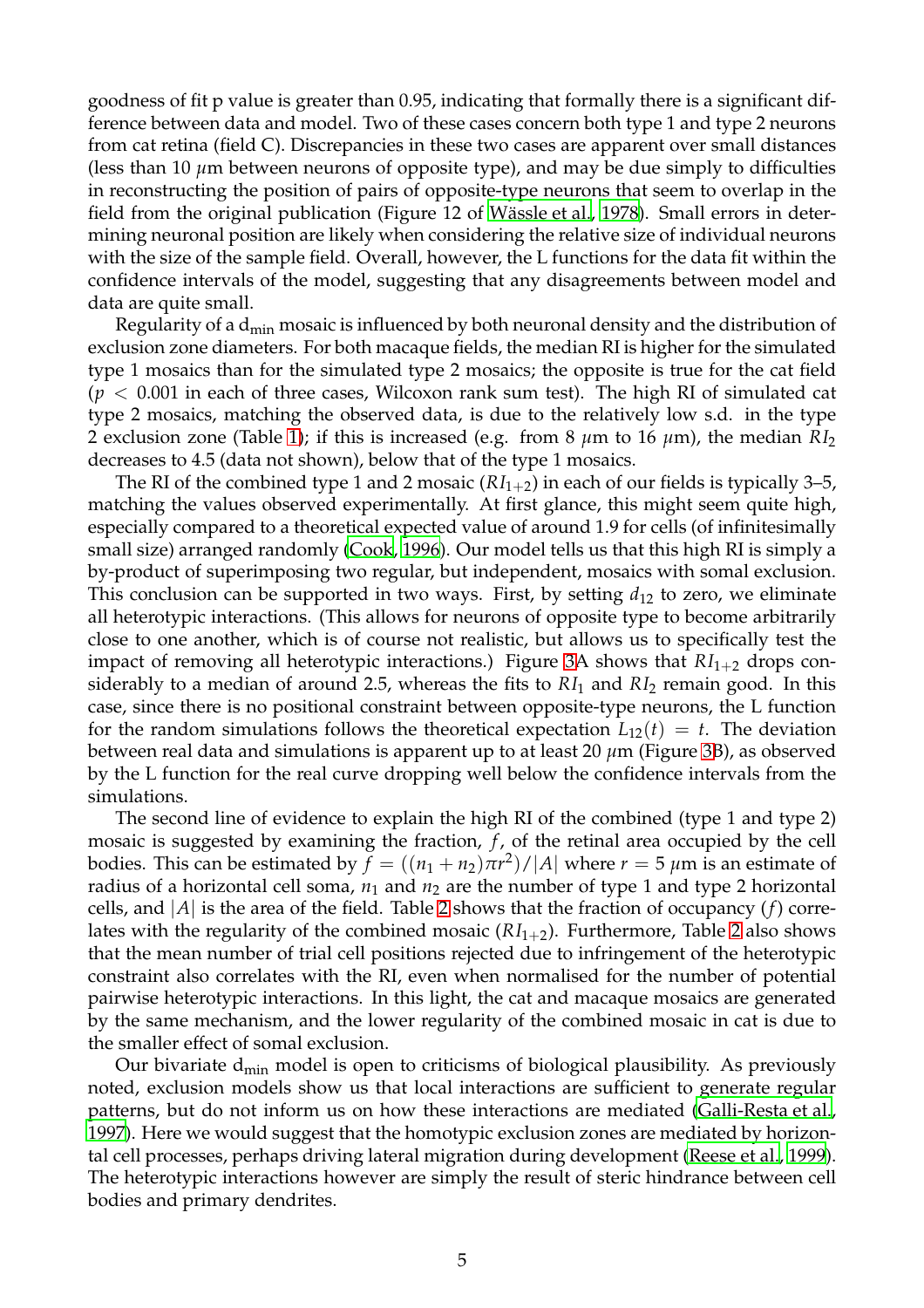

<span id="page-5-0"></span>Figure 2: (Colour online.) Goodness of fit between data and model. Each column compares one field (A, B: macaque; C: cat) with simulations. In the regularity index (RI) plots, the thick green line indicates the RI of the real data for either type 1, type 2, or all (1+2) neurons. Black dots are RI values from 99 simulations, together with their median (thin black line). For each of four L function plots for a field, the L function for the real mosaic is shown as a solid green line and dashed black lines indicate 95% confidence intervals of simulations. The p value is the goodness of fit between model and data.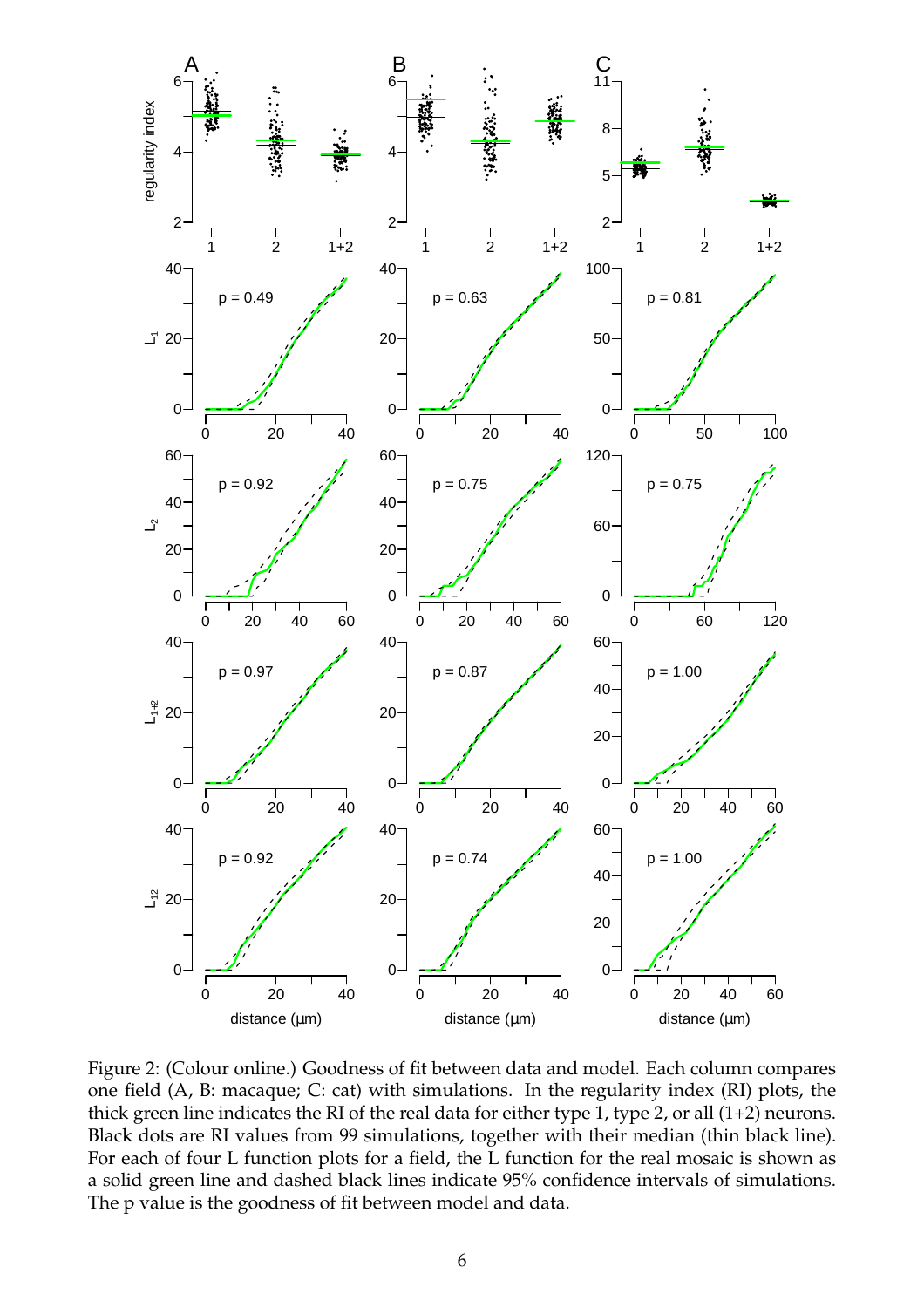

<span id="page-6-0"></span>Figure 3: (Colour online.) Results of bivariate  $d_{min}$  simulation for field A with  $d_{12} = 0$ , and other parameters as listed in Table [1.](#page-3-0) Results are presented as in Figure [2.](#page-5-0)

| field $RI_{1+2}$ | rejects                   | $n_{\text{pairs}} = n_1 \times n_2$ rejects / $n_{\text{pairs}}$ |      |
|------------------|---------------------------|------------------------------------------------------------------|------|
|                  | 3.4 0.04 242 $\pm$ 10     | 25500                                                            | 0.01 |
|                  | $3.9$ $0.13$ $940 + 32$   | 15334                                                            | 0.06 |
|                  | $4.9$ $0.26$ $7198 + 282$ | 17716                                                            | 0.41 |

<span id="page-6-1"></span>Table 2: Estimates of the fraction *f* of sample retinal area occupied by all horizontal cell bodies in each field and incidence of heterotypic constraint enforcement. Rows are sorted in order of increasing regularity index of the combined mosaic. The mean  $(\pm s.d.)$  number of times (per sweep) that the heterotypic constraint was broken, rejects, was counted over 99 simulations. The final column shows the mean number of rejects divided by the number of pairs of opposite type neurons.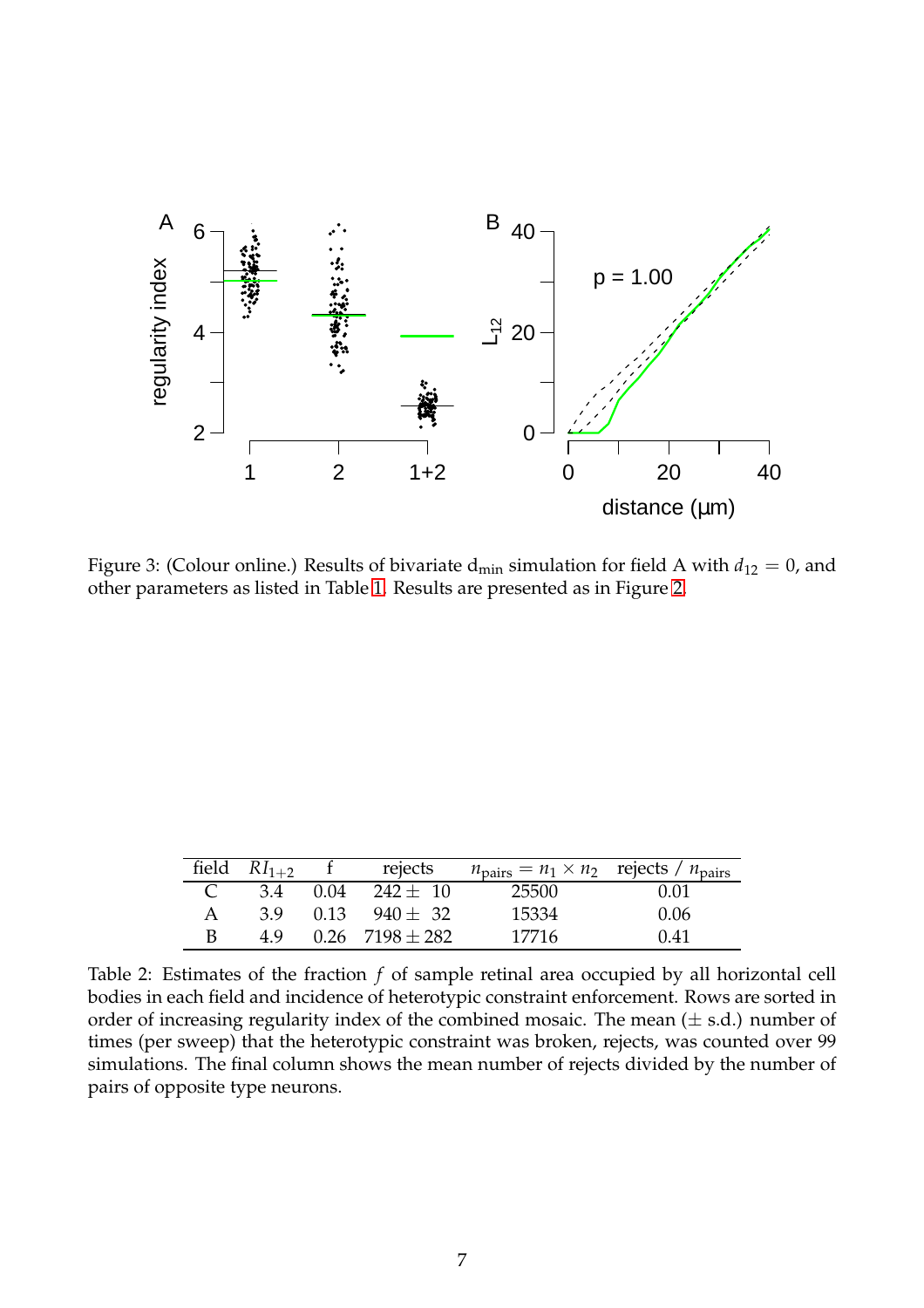In conclusion, results from our computational model suggest that the high RIs observed for combined H1 and H2 mosaics in macaque are simply a by-product of the two mosaics being positioned in the same stratum of the INL; the mosaics may be developmentally independent in all other respects. This result agrees with our earlier work on beta RGCs [\(Eglen et al., 2005](#page-7-1)), as well as other studies demonstrating a lack of spatial correlations between many pairs of retinal neuronal types [\(Mack](#page-7-9), [2007](#page-7-9); [Rockhill et al.](#page-8-8), [2000\)](#page-8-8). Exceptions to this finding are rare [\(Kouyama & Marshak](#page-7-10), [1997](#page-7-10); [Ahnelt et al.](#page-7-11), [2000](#page-7-11)).

**Acknowledgements** Thanks to Prof. Heinz Wässle for providing the unpublished field, labelled field A in this study, and to Prof. John Troy for critical reading of this manuscript. James Wong was supported by an EPSRC studentship.

### **References**

- <span id="page-7-11"></span>Ahnelt, P. K., Fernändez, E., Martinez, O., Bolea, J. A. & Kübber-Heiss, A. (2000). Irregular S-cone mosaics in felid retinas. Spatial interaction with axonless horizontal cells, revealed by cross correlation. *Journal of the Optical Society of America A* **17**, 580–588.
- <span id="page-7-7"></span>Cook, J. E. (1996). Spatial properties of retinal mosaics: an empirical evaluation of some existing measures. *Visual Neuroscience* **13**, 15–30.
- <span id="page-7-0"></span>Cook, J. E. (1998). Getting to grips with neuronal diversity. In Chaulpa, L. M. & Finlay, B. L., eds., *Development and organization of the retina*. Plenum Press, pages 91–120.
- <span id="page-7-2"></span>de Lima, S. M. A., Ahnelt, P. K., Carvalho, T. O., Silveira, J. S., Rocha, F. A. F., Saito, C. A. & Silveira, L. C. L. (2005). Horizontal cells in the retina of a diurnal rodent, the agouti *Dasyprocta aguti*. *Visual Neuroscience* **22**, 707–720.
- <span id="page-7-4"></span>Eglen, S. J., Raven, M. A., Tamrazian, E. & Reese, B. E. (2003). Dopaminergic amacrine cells in the inner nuclear layer and ganglion cell layer comprise a single functional retinal mosaic. *Journal of Comparative Neurology* **466**, 343–355.
- <span id="page-7-1"></span>Eglen, S. J., Diggle, P. J. & Troy, J. B. (2005). Homotypic constraints dominate positioning of on- and off-centre beta retinal ganglion cells. *Visual Neuroscience* **22**, 859–871.
- <span id="page-7-6"></span>Fortune, S. J. (1987). A sweepline algorithm for Voronoi diagrams. *Algorithmica* **2**, 153–172.
- <span id="page-7-3"></span>Galli-Resta, L., Resta, G., Tan, S.-S. & Reese, B. E. (1997). Mosaics of Islet-1-expressing amacrine cells assembled by short-range cellular interactions. *Journal of Neuroscience* **17**, 7831–7838.
- <span id="page-7-10"></span>Kouyama, N. & Marshak, D. W. (1997). The topographical relationship between two neuronal mosaics in the short wavelength-sensitive system of the primate retina. *Visual Neuroscience* **14**, 159–167.
- <span id="page-7-9"></span>Mack, A. F. (2007). Evidence for a columnar organization of cones, Müller cells, and neurons in the retina of a cichlid fish. *Neuroscience* **144**, 1004–1014.
- <span id="page-7-5"></span>R Development Core Team (2007). *R: A Language and Environment for Statistical Computing*. R Foundation for Statistical Computing, Vienna, Austria. ISBN 3-900051-07-0.
- <span id="page-7-8"></span>Reese, B. E., Necessary, B. D., Tam, P. P. L., Faulkner-Jones, B. & Tan, S.-S. (1999). Clonal expansion and cell dispersion in the developing mouse retina. *European Journal of Neuroscience* **11**, 2965–2978.